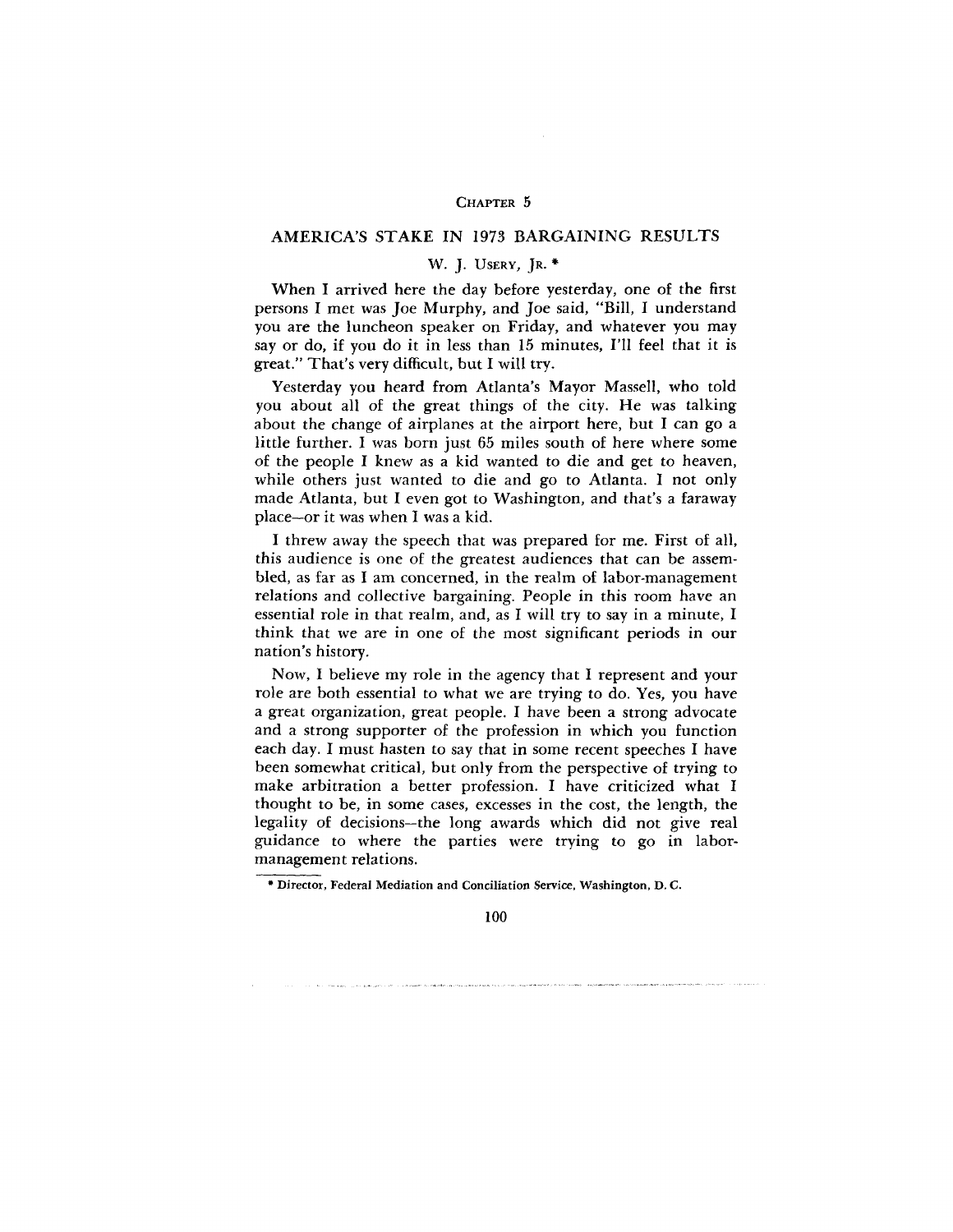But overall, I think you have contributed greatly to the labormanagement stability that we have enjoyed. Even though we have many problems, you are essential to the process, and I see your role as an expanding one, reaching into many more areas different from where we have been in the past. As Director of the Federal Mediation and Conciliation Service, I pledge to you my wholehearted and full cooperation that we might march together to bring about the type of industrial peace that we should have in this great nation of ours. And I also expect to consult with you and to seek your advice and counsel because in this room there are deans, there are professors, there are great lawyers, and on and on we could go—the outstanding people of the American community.

So with that I bring you greetings from the great City of Washington. It is an honor to hold a high office in your Government. It's a tremendous challenge, a great responsibility. It takes just about all of my time to concentrate on doing a better job in the field in which you and I are employed.

Talking about greetings from Washington brings to mind a story you might have heard. A little boy woke up one morning to find that his father was out of work, his mother was sick, and his little sister needed some milk. The little boy didn't know what to do, so he decided to write God a letter. And he said, "Dear God, my father's out of work, my mother is sick, and my little sister needs milk. Would you please send me a hundred dollars?" He addressed the envelope, put it in the mail box, and, as you can imagine, it found its way all the way to Washington—in fact, all the way to the Postmaster General. The Postmaster General looked at the letter and decided to open it. Now I don't want you to draw any conclusions regarding him and God right now. He opened the letter and looked at it; it touched his heart. He put \$5 in an envelope and sent it back to the little boy. In a few days the little boy got his \$5 and decided to write God another letter: "Dear God: Please don't send my money to Washington any more; they keep 95 percent."

I've been listening to your plans for the coming year, and I'll have to give Bob Helsby the credit for a story I've told many times that sort of illustrates the value of planning. A teacher called a little boy to the front of her classroom one morning and said, "Sam, what would you like to be when you grow up?" He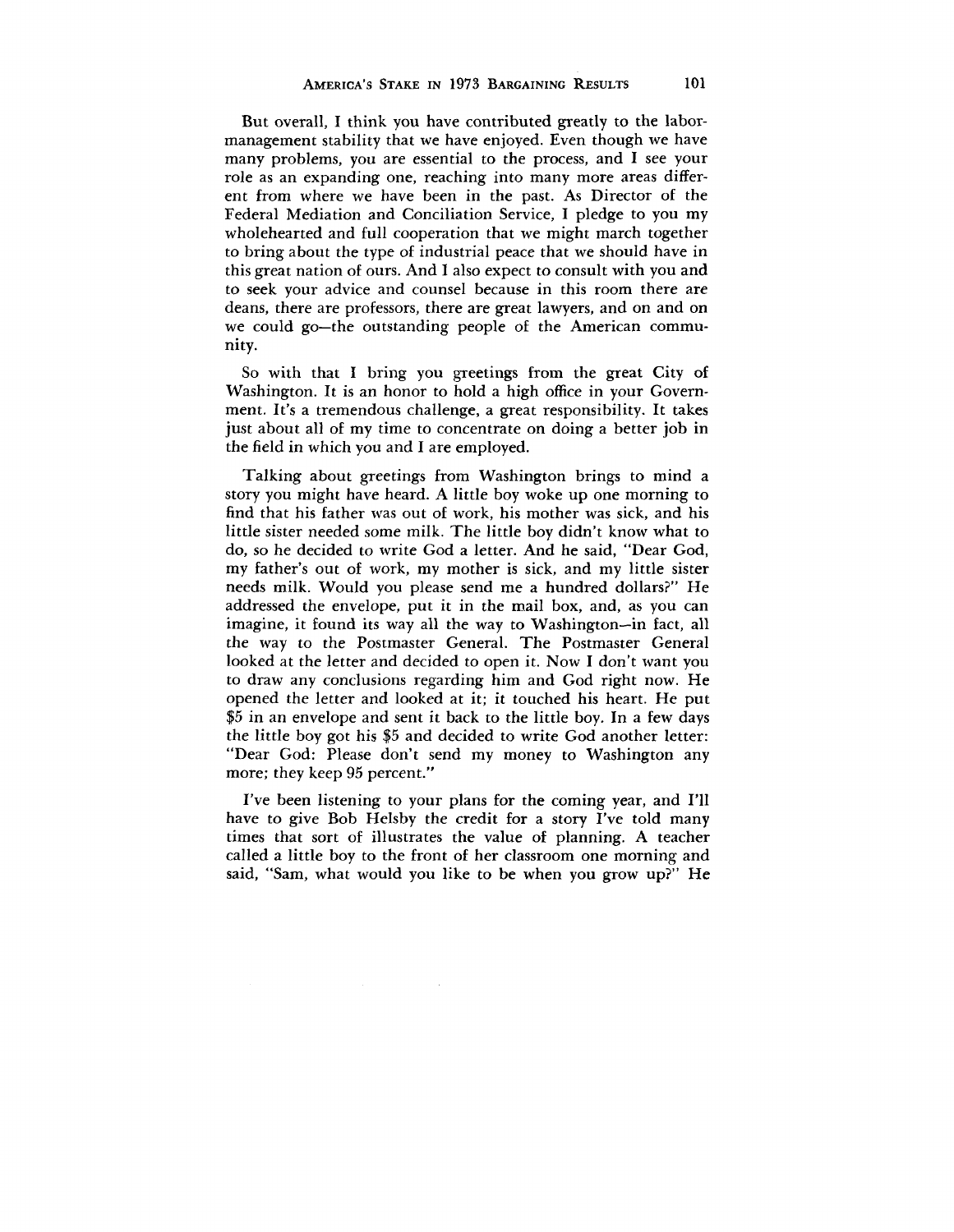replied, "Well, my name is Sam. I'd like to grow up and be a man, and I'd like to go to Japan if I can, and I think I can." She called little Sadie up to the front of the room and said, "Sadie, what would you like to do when you grow up?" She said, "My name is Sadie. I'd like to grow up to be a lady and have a baby if I can, and I think I can." She called little Dan up to the front of the room and said, "Dan, what would you like to do?" He said, "Well, my name is Dan, and I don't care anything about going to Japan. I'd like to be a man, but I'll help Sadie with her plan if I can, and I think I can." When you've got a plan, as Director of FMCS, I'm anxious to help you carry it out.

As Eli Rock said, I was just thrown into this role last week, and even if Joe Murphy hadn't talked to me about the length of my speech, I would probably have thrown it away anyway. Just a moment ago, as I looked around, I thought to myself that I have not been able to accumulate any great wealth in my lifetime, but I thought about how rich I am. As I look around at friends that I have been fortunate enough to obtain—high quality friends—I think I'm rich. So whatever thoughts I might have had when I came here today, I'm going away feeling much, much better because of all the friendships here. Together we have a great job to do in the future.

In just a very quick moment, I thought I would explore with you "America's Stake in 1973 Bargaining." It almost goes without saying that the stakes are high-extremely high. The settlements of these next rounds of bargaining can be very, very costly to us as Americans. I'm not talking about whether it's 5.5 or 5 percent or whatever it is. That's not what I'm really talking about. But where do we stand in the world today? Most of you know that for a number of years now I've been going to Paris as an American representative and chairman of the Working Party on Industrial Relations of the Organization for Economic Cooperation and Development, meeting with representatives of 23 other nations. I talk to colleagues on the committee from Japan, and I listen to them tell about all the things they are doing, their productivity, and the efforts they are making—the extreme enthusiasm they have about accomplishing so many things. All you have to do is to look about us today and see the real impact here at home of what they are doing in Japan.

When we think about the nations in Europe that have joined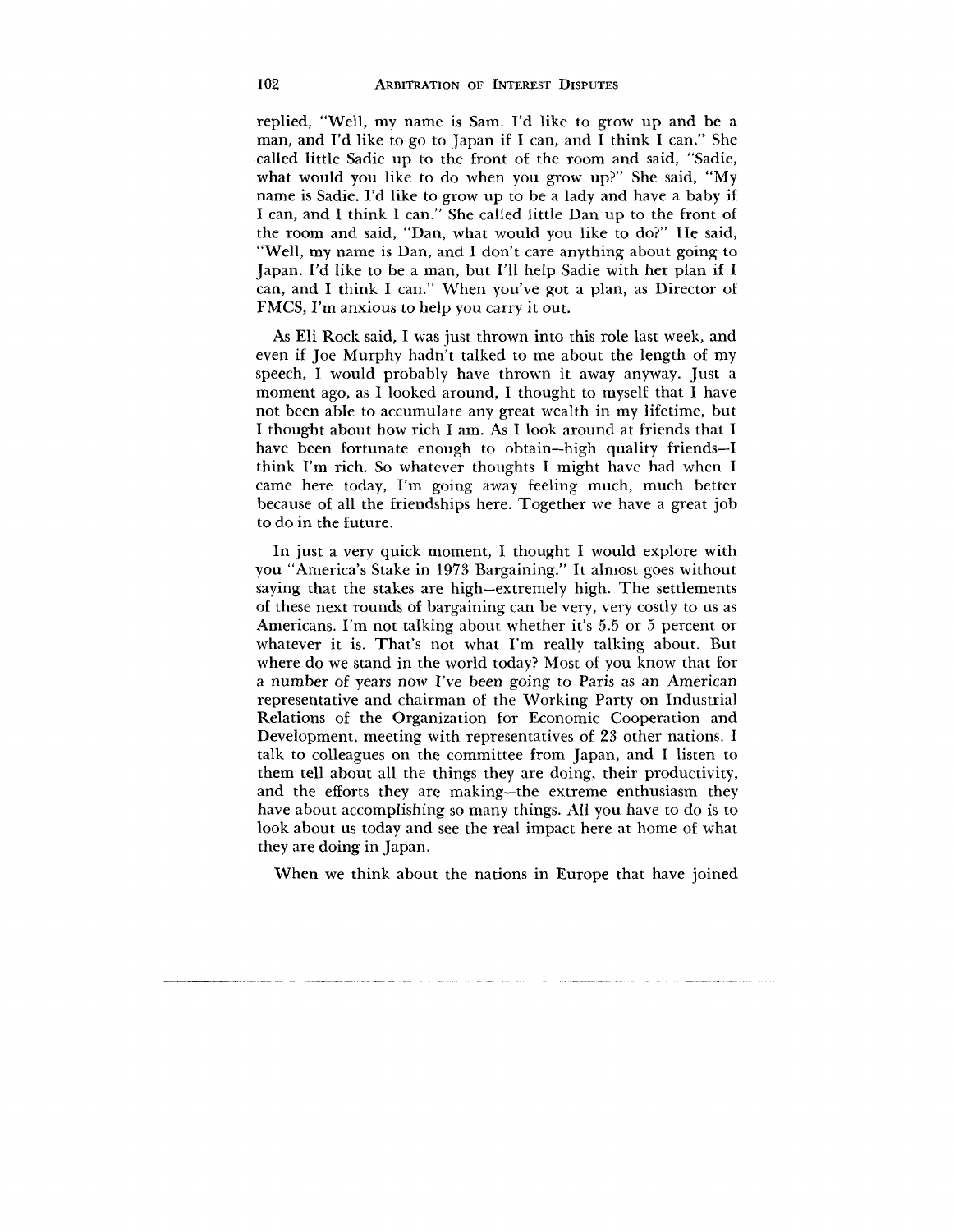together in the Common Market, we see another major competitor. The European nations are now working together hand in hand. Maybe France can do one thing, the Netherlands, the United Kingdom, Spain, or whatever country it may be, something else. We know that we have to be concerned and careful about where we are going and what we are doing.

Let's look back, quickly, to 25 years ago. Japan was devastated, and we helped that nation rebuild. Europe was devastated, and we helped it rebuild. We kept rebuilding with our own money, and we gave the finest technical advice we could give, the finest plants and equipment. I think it was our Christian duty and responsibility; I'm not in any way taking away from that. But in the short 25 years we find ourselves no longer the supplier of the world's goods—televisions, radios, refrigerators, automobiles, you name it.

So why do I say that this round of bargaining can be the most important we ever faced? It's because the cost could be high to us if we do not find ways not only to settle responsibly but to improve the efficiency of our operation and the quality of our goods and products. In the next 18 months, we'll have about 7.5 million people involved in direct bargaining negotiations, ranging from the electrical appliance industry to rubber, to trains, to trucks, to the Postal Service, to autos, to shipping, to steel, to airlines, and on down the bargaining schedule. All are industries critical and essential to the needs of our nation. In view of our present position in the world, we certainly have to be most concerned about the results of these bargaining situations and the solution of our economic problems here at home—inflation and productivity.

Since I took the oath of office last week, it is my duty and responsibility now to do everything possible to bring about industrial peace in this great nation. Although we must seek to avoid strikes, I am not concerned about avoiding strikes at any cost, because peace at any price is not peace that will be lasting for us and good for us.

What happens now is going to depend on each of us, you and me. There are some parties in negotiations who want to be left completely alone. They say, "We don't need mediation. We don't need arbitrators. We don't need fact-finding. We don't need anything." Yet there are many others who will want mediation, and I

 $\mathcal{A}(\mathbf{a})$  and  $\mathcal{A}(\mathbf{a})$  are the set of the set of  $\mathcal{A}(\mathbf{a})$  and  $\mathcal{A}(\mathbf{a})$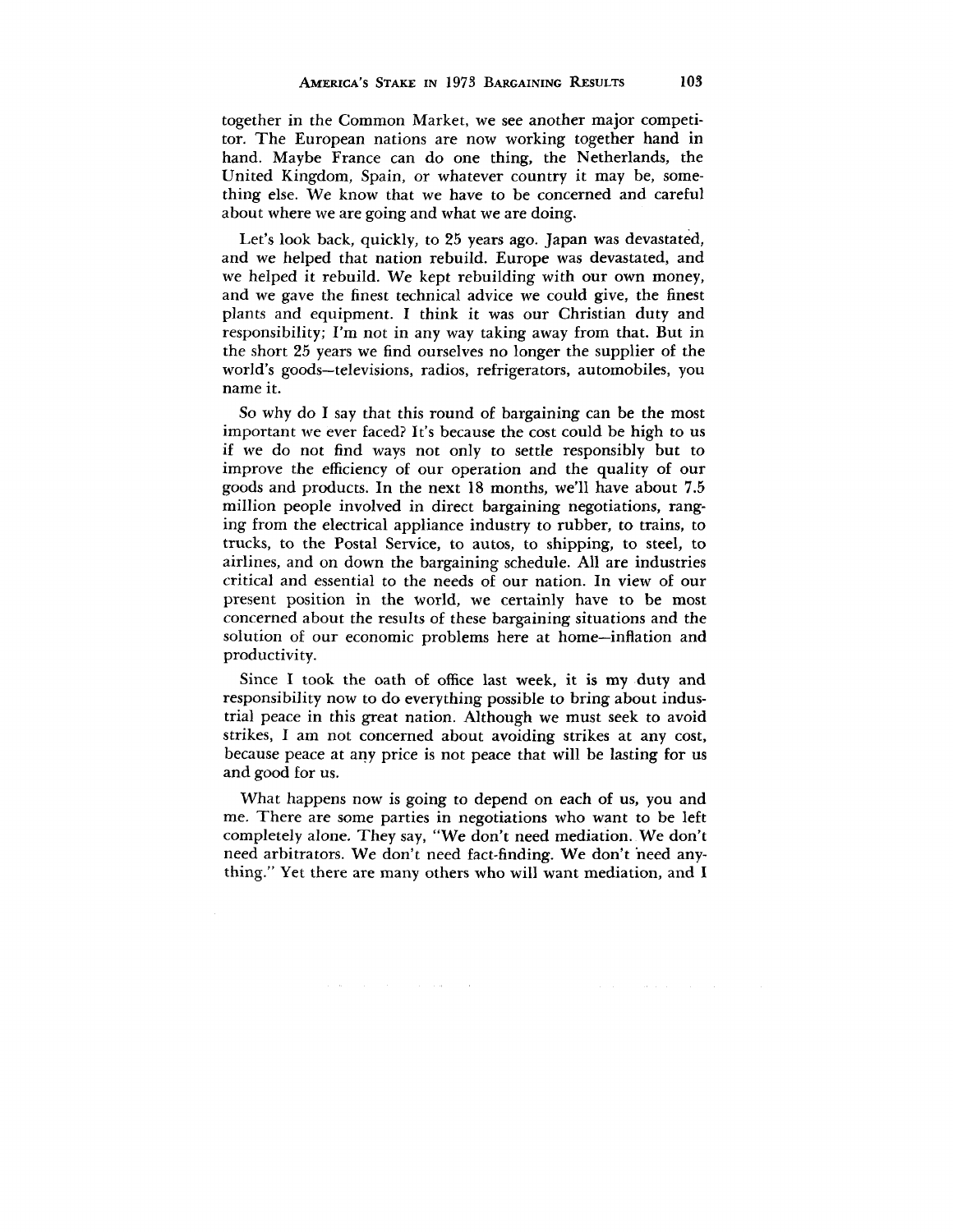hope we can give the very best. There are some who will want and will need fact-finding. There will be some who will use arbitration. We must be ready and able to provide the most effective assistance possible.

I might pause just a moment to hail a great innovation that was recently announced by Heath Larry and I. W. Abel. Sometime last year I made a speech (some of you may have been there) in which I called for innovation and experimentation in collective bargaining. I said that collective bargaining needed a dose of adrenalin, that we needed to think of something new. Thank God, people have come forward with some new ideas and new thoughts. Now, due to the forward-looking agreement in steel, in the next few months we won't start stockpiling steel and importing more steel from abroad; that would cause us additional problems. I hope, and I'm sure that you hope, this experiment will work and will work well, and that it will catch on with other people and that we can build upon it.

In the middle of this summer, we face postal negotiations again. The law now calls for arbitration at the end of the line. Fortunately, we were able to avoid a nationwide postal work stoppage the last time around. Over 600,000 people are involved in these negotiations, in every hamlet and every community in all 50 states. There are some who shudder to think that we could just maybe have to take a strike in the Postal Service. There are others who say, "Well, we have arbitration, and they can't do anything."

Well, we all know that before the present law, we also had a law that said that postal workers couldn't strike. We also had pledges and commitments against any strike. But we did have a partial walkout, so we know that we, you and I together, have a role and a responsibility in these negotiations for mediation and for arbitration to see if we can bring about settlement successfully. I see these negotiations as being one of the most critical cases this year.

As I have already stated, there are some other very significant negotiations that will have an impact upon us for years to come. You can be sure that all federal sector negotiations are going to be watched carefully; all private sector developments are going to be watched. Even the Government itself, in the postal situation, will be trying to hold the line against inflation. Now, as I have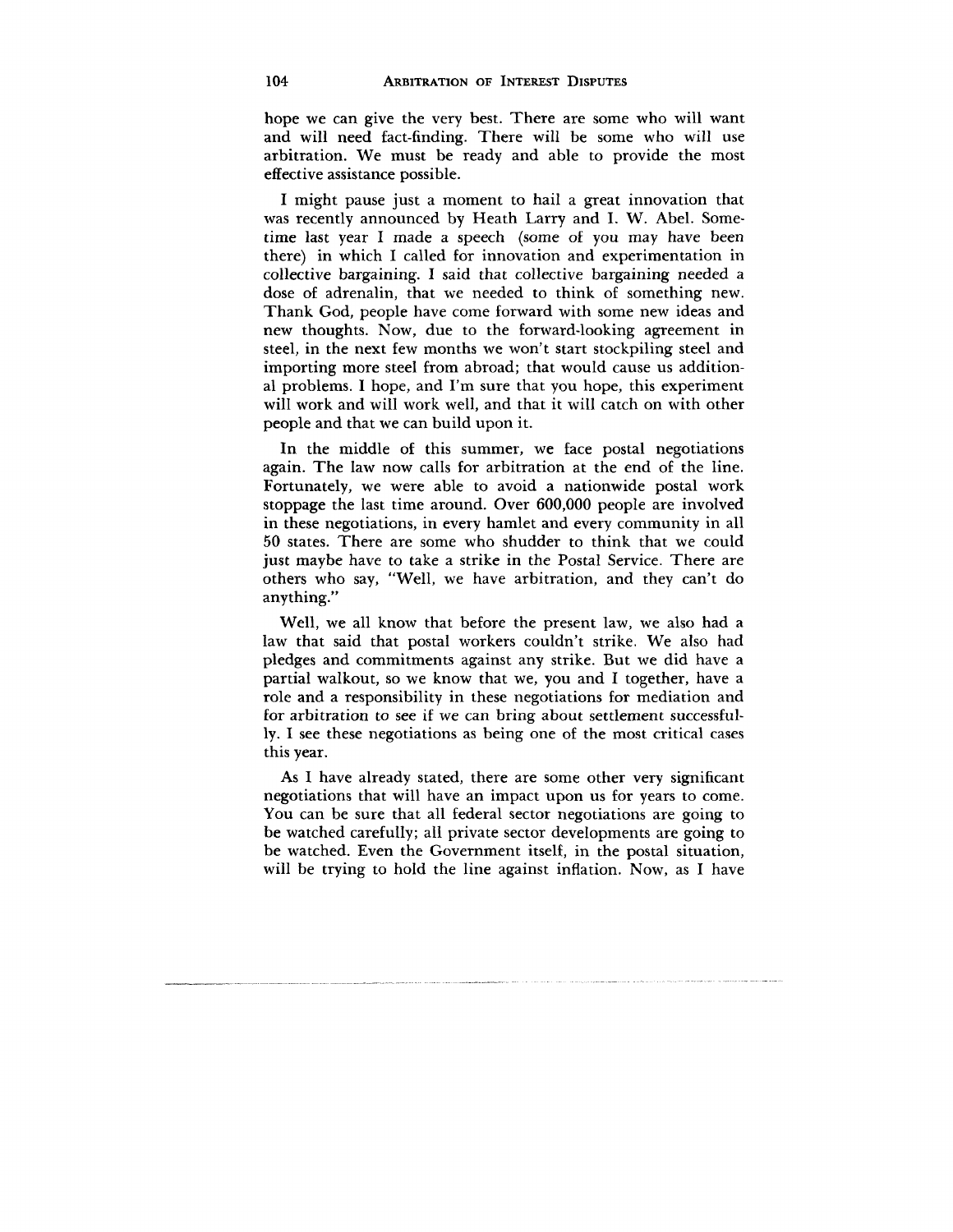said, strikes are not all bad; sometimes it is the more orderly way to protest, and I think that we shouldn't become too disturbed about some stoppages. But in many of these major situations that we are talking about, strikes could be so costly to us as a nation that it will be imperative that we give our very best to try to bring about peaceful solutions.

What are the things that we must produce in this year's round of bargaining? As I see it, and I'm not necessarily giving these in order, we must find ways to increase our production. We must find ways to get better quality products, and, at the same time, we have to see that we erase job dissatisfaction as much as possible or try to find ways to reduce it. I see job dissatisfaction as being a greater problem than we have ever faced because job satisfaction is essential to improved productivity. In addition, we must find ways to assure industry of sufficient profits, not only for stockholders but to reinvest so that we might improve our plant equipment to enable us to meet the competition that we now face.

Each of us should be happy, thankful, and grateful that the overtures toward peace have been made, and we can proudly hope that peace in the world can endure. What I'm saying to you is that we have another war that we are about to fight, and that's the war of trade. That means goods and prices. Can we compete? Can we make the quality product? Sure, we have the technical know-how; we have the ability; we have the skill; we have the expertise. But are we willing, labor and management together, to give, to participate in any way, so that we can compete for a greater America?

So you see why I say that this round of bargaining can be very, very costly. As I see this round, it's not just for three years, it's for the next decade.

We are faced with problems different from any we have ever been faced with before—different challenges. But I think we can overcome them. Look at the railroads. As I listened to Lew Gill speak yesterday, I was reminded of when Lew, Rolf Valtin, Bob Boyd, Bill Coburn, and Jake Seidenberg were appointed to a presidential emergency board. We had appointed a five-man board to upgrade the status of the board and to give it as much prestige as possible. Each of these distinguished men is a member of this Academy. I believe that the ultimate decision was a turning point that led to a common expiration date and the unions

 $\sim 10^{-11}$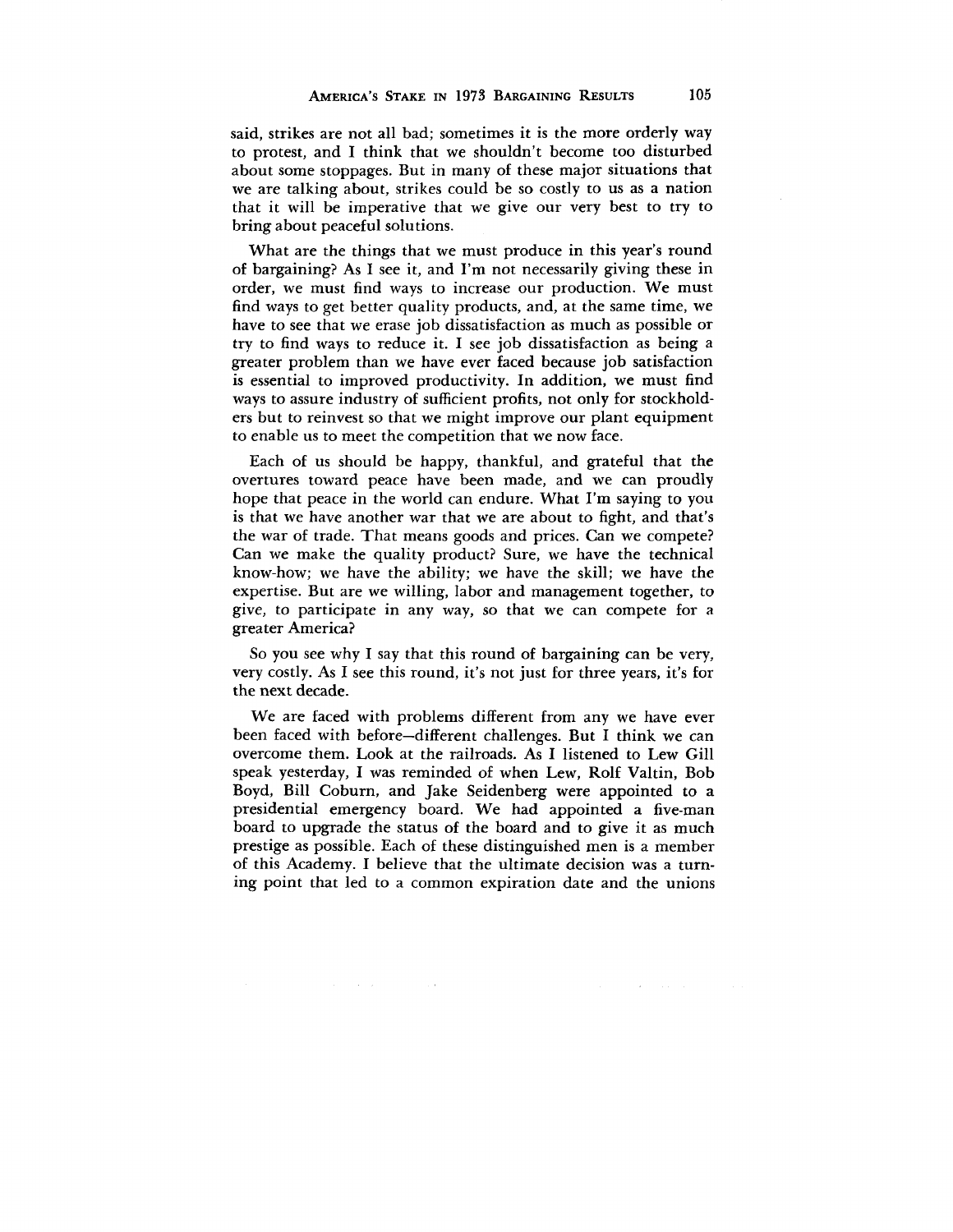working together. As members of that emergency board will recall, we had combined four different bargaining situations into one board determination. Some of the management people questioned the wisdom of this strategy, but I believe that all would agree now that that decision is what paved the way for all unions in the railroad industry to work together for one common objective and, subsequently, for the early negotiated settlement by all the unions together this year.

In addition to the rail industry achievement and the encouraging development in the steel bargaining situation which I have already mentioned, another favorable turn of events involves the trucking industry, one of our very significant bargaining situations in terms of economic impact. You will recall that three years ago we had problems in the trucking industry because of the Chicago locals. After we had reached a national settlement, it was superseded by a higher settlement reached at Chicago. That settlement, involving three Chicago locals, required the upward adjustment of the national agreement and built close to 50 cents more into the economy. These locals now have agreed that their termination date will coincide with that of the national over-theroad agreement, and they will accept the settlement negotiated nationally. This is another series of important bargaining developments which portend well for the future. It means that you and I must work harder to capitalize on this developing trend of bargaining maturity and responsibility.

You have noticed that I haven't said much about Phase III, some people are talking about Phase IV, and I guess it won't be long before we hear speculation about Phase V. Which phase we are in is not so important. What's more important is how well we exercise our bargaining responsibilities. I see my role as commanding an active, energetic organization, not as trying to knock on somebody's door to see if we can get into negotiations. That's not our desire. The desire is to determine, with the parties, how we can be of assistance in helping to promote good, sound, labor-management relations so that we might move forward in an industrial society and compete with the rest of the world. As I say, it calls upon you not only to make your services available even more readily, but also probably to make your services available in many different ways. You will serve well by making your services available in the professional